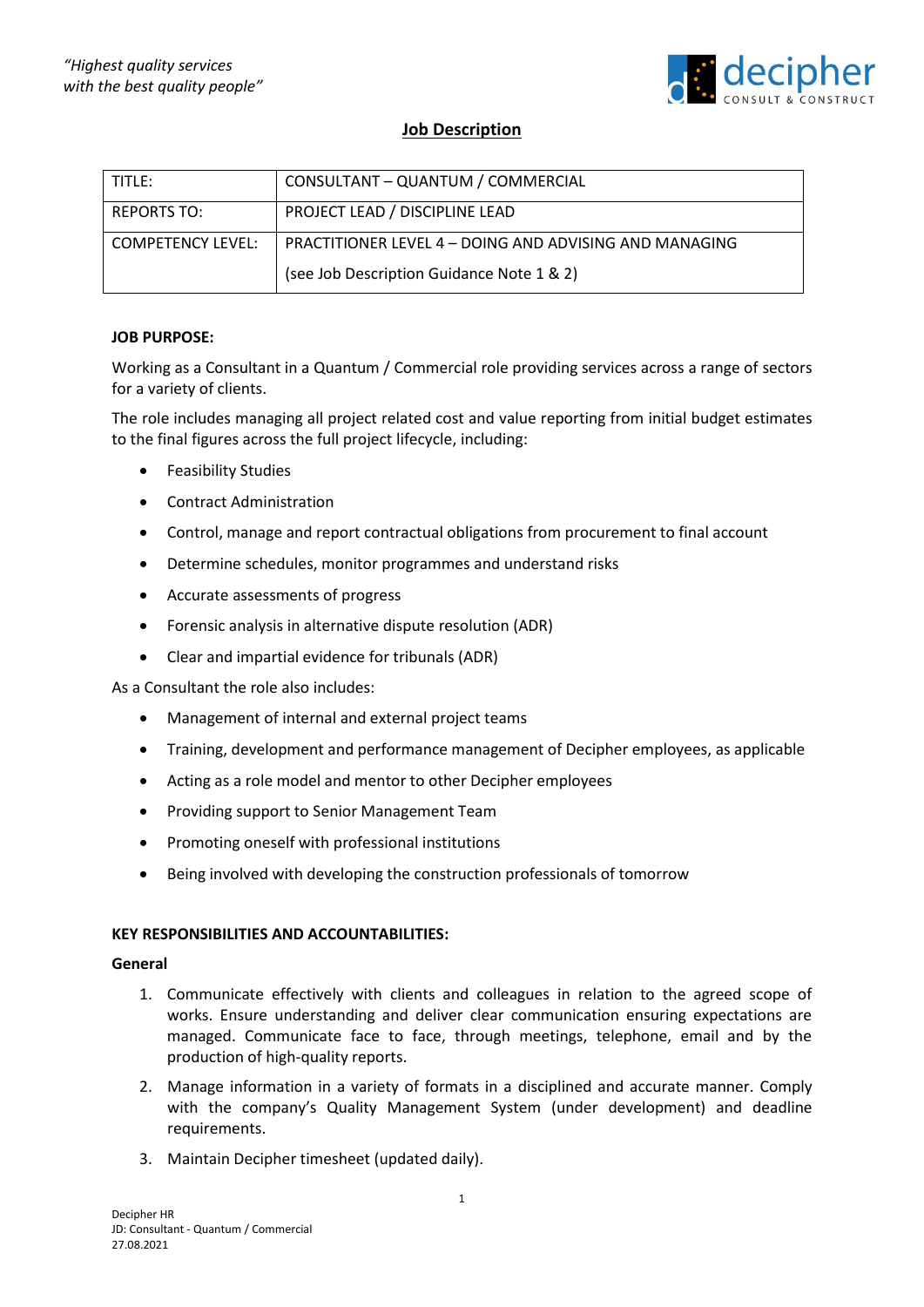

- 4. Uphold the Decipher Way and company Core Values in dealings with clients, colleagues and external stakeholders.
- 5. Network externally and identify business development opportunities.

## **Health & Safety**

- 6. Comply with company and client health and safety policies and procedures.
- 7. Comply with site PPE requirements.
- 8. Ensure project budgets allow adequate costs for health and safety management of programme activities.

## **Functional**

## **Measurement**

- 9. Excellent knowledge of various measurement rules; quantify and describe elements and produce a full Bill of Quantities or a Schedule of Builders Quantities.
- 10. Competently perform measurement functions from drawings or site measurements.

### Cost Planning

- 11. Competently produce a Level 1, 2 and 3 Cost Plan.
- 12. Excellent knowledge of construction methods and materials.

### Cost Reporting

- 13. Lead the tender process including formal tender enquiry documents, analyse tender returns and report on same.
- 14. Produce detailed and coherent documents and reports, prepare and issue technical reports, evaluate information produced by others and critique and report on same.

#### Contract Administration

- 15. Competently price variations with and without contract rates and prepare final accounts.
- 16. Competently prepare and issue payment notification; valuations, applications, payment and pay less notices.
- 17. Competently prepare cost/value reports (CVR) and cash flow projections.
- 18. Appreciate costs throughout the life cycle of a project. Responsible for estimating and cost planning to include producing and presenting the final cost plan.
- 19. Competently check costs, conduct valuations, analyse final account figures.
- 20. Excellent understanding of the building process, cost implications of design decisions and specifications.
- 21. Excellent knowledge of contract terms. Be able to appraise terms and conditions and draft and amend contract documents.
- 22. Excellent knowledge of different types of contract and contract administration.
- 23. Excellent knowledge of different forms of contract including NEC and JCT and be able to provide advice to others.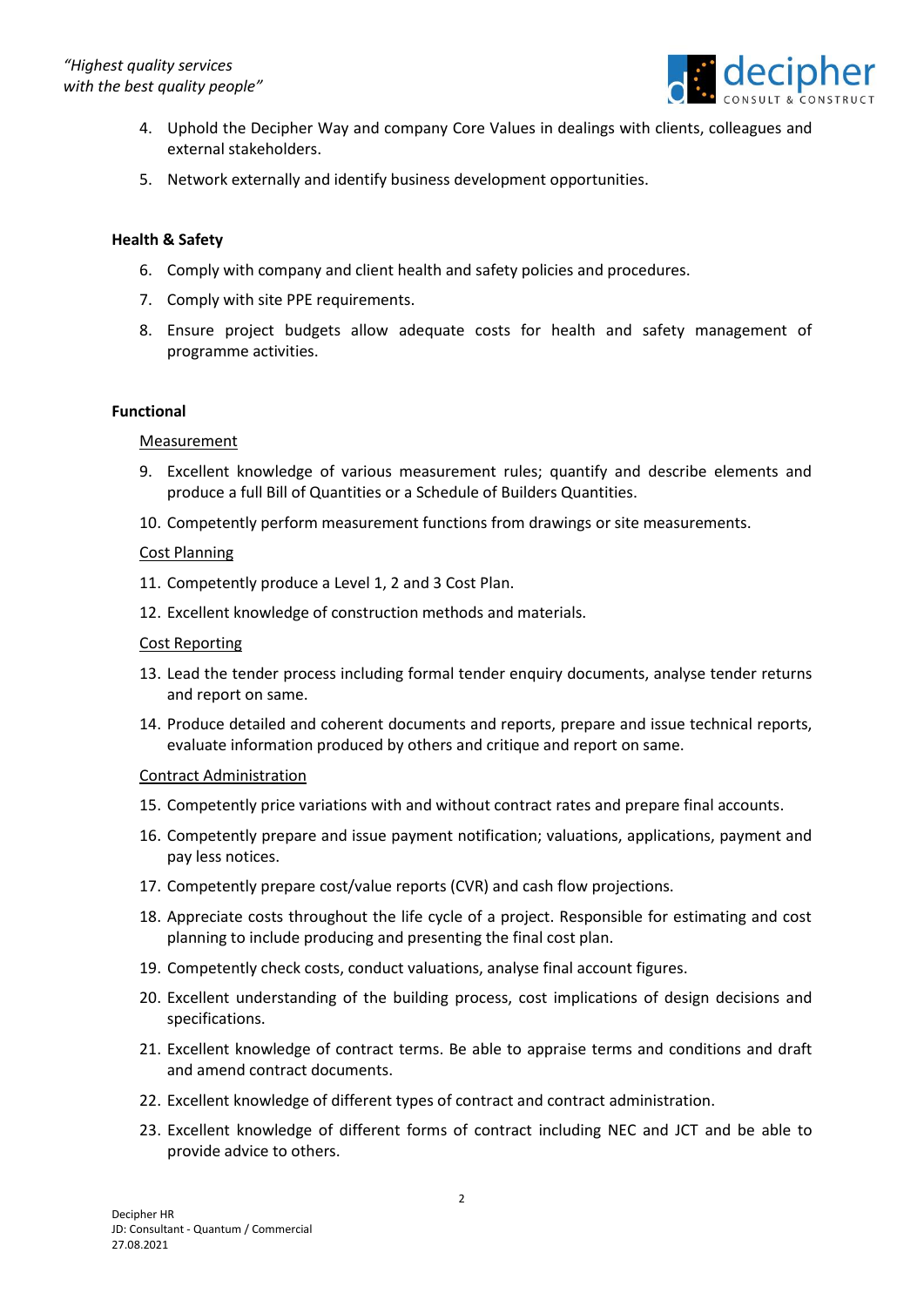

- 24. Provide advice to clients to allow them to make reasoned decisions.
- 25. Responsible for commercial management of varying sizes of projects.

### ADR

- 26. Excellent understanding of delay analysis techniques.
- 27. Excellent knowledge of the impact of change, delay and disruption upon a project cost.
- 28. Excellent knowledge of construction law; produce narratives, analyse quantum and produce expert reports. Provide information to clients with regards to matters in dispute.
- 29. Ability to produce high quality quantum reports and claims for issue externally.

### Internal Decipher

- 30. Maintain control of Decipher project costs and work with Discipline Lead / Project Lead on the budgeting of commissions.
- 31. Provide commercial and contractual information to the Project Lead.
- 32. Ensure knowledge and skills are passed on to other colleagues by way of formal best practice sharing and developing mentoring programmes.
- 33. Work with Senior Consultant Quantum / Commercial to assist with the implementation of training and development as identified on colleagues Personal Development Plans.
- 34. Work with, and provide support to, the Administration team (including HR and Finance) to ensure required documentation and information is provided.
- 35. Provide sound, professional advice to clients and colleagues across the full extent of your ability and knowledge, to enable them to make considered decisions.
- 36. Be an expert in your technical area of expertise to both clients and colleagues.
- 37. Develop and maintain client relationships to ensure project work is successfully won by the company and leads to repeat work.

#### **Authority**

- 38. Directly responsible to a client for projects of varying sizes, including large scale.
- 39. Lead client facing team and provide support and direction to Graduate Consultant, Consultants, Senior Consultants and Associate Consultants, and elsewhere as required.
- 40. Report to Senior Consultants as directed.
- 41. Act as a role model and mentor to other Decipher employees and external professionals, taking active steps to promote professional standards.

#### **Self-Development**

- 42. Maintain and develop computer literacy skills; including specialist software and Microsoft Office.
- 43. Increase knowledge in technical area of expertise.
- 44. Keep up to date with developments in quantity surveying practice and techniques.